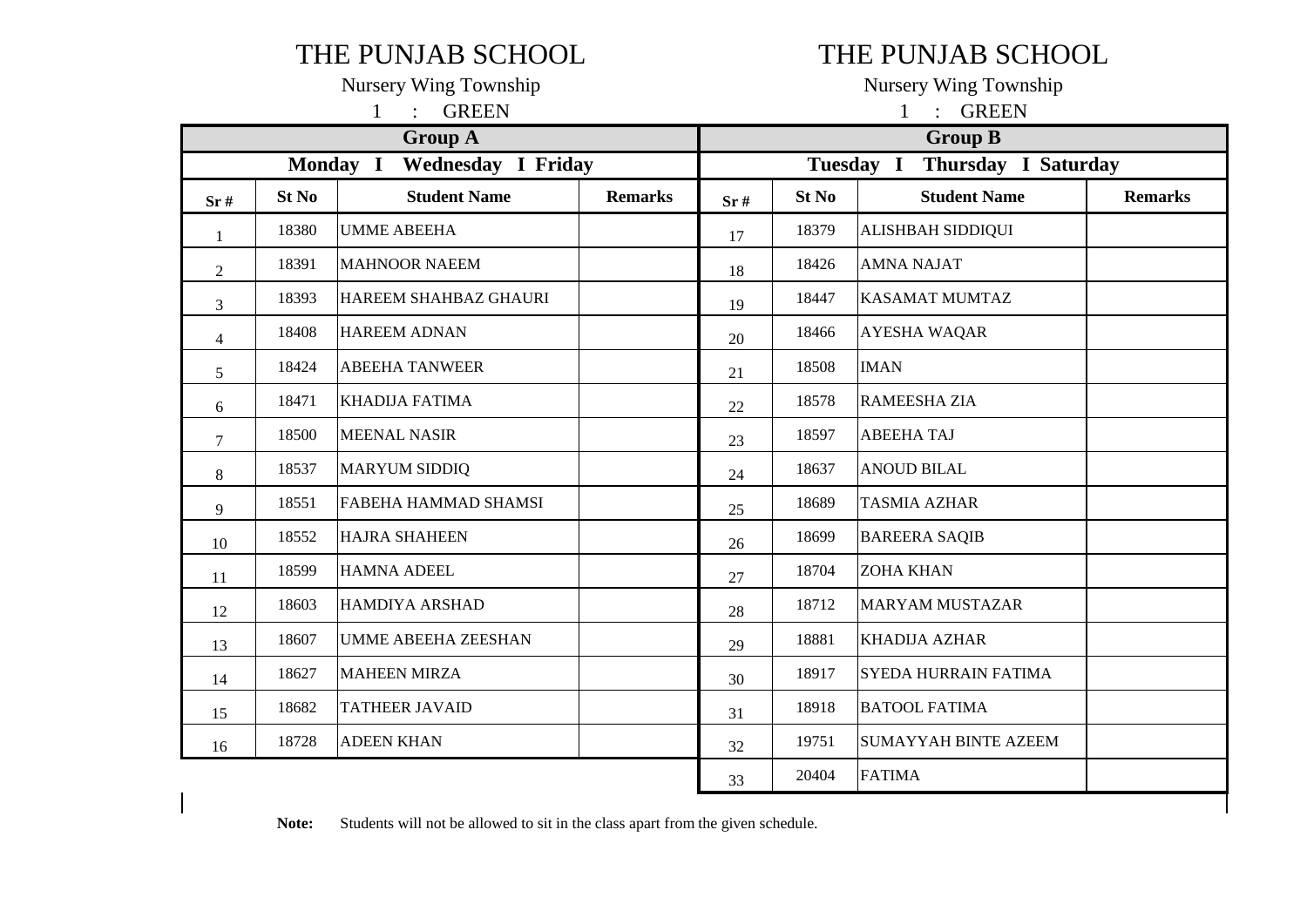|                |       | The Punjab School                                                               |                | The Punjab School     |       |                                                    |                |  |  |  |
|----------------|-------|---------------------------------------------------------------------------------|----------------|-----------------------|-------|----------------------------------------------------|----------------|--|--|--|
|                |       | Nursery wing Township                                                           |                | Nursery Wing Township |       |                                                    |                |  |  |  |
|                |       | 1:Blue                                                                          |                | 1 : Blue              |       |                                                    |                |  |  |  |
|                |       | <b>Group A</b><br>Monday I<br><b>Wednesday I Friday</b>                         |                |                       |       | <b>Group B</b><br>Tuesday I<br>Thursday I Saturday |                |  |  |  |
| <b>Roll No</b> | St No | <b>Student Name</b>                                                             | <b>Remarks</b> | <b>Roll No</b>        | St No | <b>Student Name</b>                                | <b>Remarks</b> |  |  |  |
|                | 18381 | <b>MINAL ATIF</b>                                                               |                | 18                    | 18412 | <b>MOMINA RAFIQUE</b>                              |                |  |  |  |
| 2              | 18382 | <b>AMNA ABID</b>                                                                |                | 19                    | 18413 | <b>ALISHAH SALMAN</b>                              |                |  |  |  |
| 3              | 18406 | <b>ALEEZY</b>                                                                   |                | 20                    | 18469 | <b>MAIRA</b>                                       |                |  |  |  |
| 4              | 18411 | <b>HAMNA AZFAR</b>                                                              |                | 21                    | 18513 | <b>SABA USMAN</b>                                  |                |  |  |  |
| 5              | 18455 | <b>ARIFA SARWAR</b>                                                             |                | 22                    | 18574 | <b>AYESHA SIDDIQA</b>                              |                |  |  |  |
| 6              | 18456 | YASHFA AZHAR                                                                    |                | 23                    | 18580 | <b>AIMA QADEER</b>                                 |                |  |  |  |
| 7              | 18474 | HADEEL FATIMA                                                                   |                | 24                    | 18658 | <b>ANABIA AHMED</b>                                |                |  |  |  |
| 8              | 18477 | <b>GULL E ADAN</b>                                                              |                | 25                    | 18687 | <b>MARYAM KAMRAN</b>                               |                |  |  |  |
| 9              | 18496 | <b>KHUNSA ASAD</b>                                                              |                | 26                    | 18711 | <b>ZAINAB ZEESHAN</b>                              |                |  |  |  |
| 10             | 18509 | <b>SUKAINA KHURRAM</b>                                                          |                | 27                    | 18845 | <b>MOMINA AHMED</b>                                |                |  |  |  |
| 11             | 18520 | <b>ESHA</b>                                                                     |                | 28                    | 18888 | YUMNA IMRAN                                        |                |  |  |  |
| 12             | 18545 | <b>ANAYA OMER</b>                                                               |                | 29                    | 18920 | <b>HAFSA TARIQ</b>                                 |                |  |  |  |
| 13             | 18593 | <b>AYESH KHAN</b>                                                               |                | 30                    | 19098 | <b>ESHA MALIK</b>                                  |                |  |  |  |
| 14             | 18632 | SYEDA RAMEEN BUKHARI                                                            |                | 31                    | 19511 | <b>EMAN SATTAR</b>                                 |                |  |  |  |
| 15             | 18654 | FATIMA TUZ ZAHRA                                                                |                | 32                    | 20520 | <b>UM E HABIBA</b>                                 |                |  |  |  |
| 16             | 18693 | <b>ALISHA MOHSAN</b>                                                            |                | 33                    | 20522 | <b>HAJRA ARIF</b>                                  |                |  |  |  |
| 17             | 19806 | <b>FIZZA MOHSIN</b>                                                             |                |                       |       |                                                    |                |  |  |  |
|                | Note: | Students will not be allowed to sit in the class apart from the given schedule. |                |                       |       |                                                    |                |  |  |  |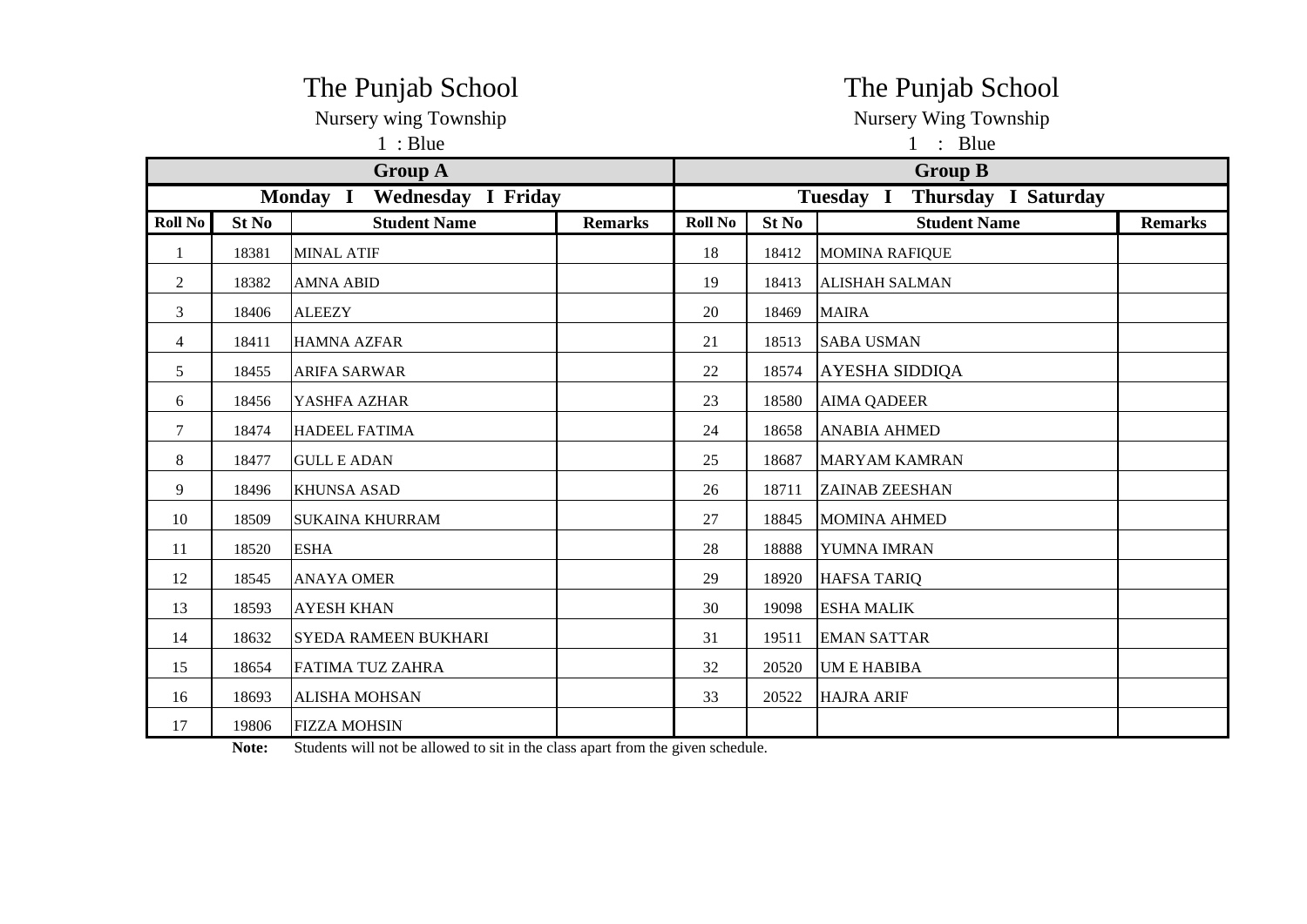## THE PUNJAB SCHOOL THE PUNJAB SCHOOL

1 : RED 1 : RED

|                | <b>Group A</b> |                                                                                 |                |     | <b>Group B</b> |                         |                |  |  |  |
|----------------|----------------|---------------------------------------------------------------------------------|----------------|-----|----------------|-------------------------|----------------|--|--|--|
|                | Monday I       | <b>Wednesday I Friday</b>                                                       |                |     | Tuesday I      | Thursday I Saturday     |                |  |  |  |
| Sr#            | St No          | <b>Student Name</b>                                                             | <b>Remarks</b> | Sr# | St No          | <b>Student Name</b>     | <b>Remarks</b> |  |  |  |
| $\mathbf{1}$   | 18440          | <b>MENAAL RAUF</b>                                                              |                | 18  | 18403          | <b>AKMAM</b>            |                |  |  |  |
| 2              | 18465          | <b>FABIHA KHAN</b>                                                              |                | 19  | 18405          | <b>HAREEM HAIDER</b>    |                |  |  |  |
| 3              | 18468          | <b>ABEERAH FATIMA</b>                                                           |                | 20  | 18538          | <b>MAHROOSH ZAHRA</b>   |                |  |  |  |
| $\overline{4}$ | 18501          | <b>FATIMA KHAN</b>                                                              |                | 21  | 18557          | <b>WANIA ARSHAD</b>     |                |  |  |  |
| 5              | 18514          | <b>IMAN FATIMA</b>                                                              |                | 22  | 18558          | <b>SAMIYA NOOR</b>      |                |  |  |  |
| 6              | 18523          | <b>EMAN</b>                                                                     |                | 23  | 18573          | <b>MAIRA IJAZ</b>       |                |  |  |  |
| $\tau$         | 18555          | <b>ZIMAL RIZWAN</b>                                                             |                | 24  | 18617          | <b>ANAYA HUMAYUN</b>    |                |  |  |  |
| 8              | 18563          | <b>ANABIA IRFAN</b>                                                             |                | 25  | 18688          | <b>HAREEM KAMRAN</b>    |                |  |  |  |
| 9              | 18564          | <b>MINAAL FATIMA</b>                                                            |                | 26  | 18707          | <b>MARIAM WAQAS</b>     |                |  |  |  |
| 10             | 18568          | <b>ABEERAH YOUSAFZAI</b>                                                        |                | 27  | 18717          | <b>MAHNOOR</b>          |                |  |  |  |
| 11             | 18588          | <b>ZAINAB ADNAN</b>                                                             |                | 28  | 18723          | SYEDA ABEEHA NOOR RIZVI |                |  |  |  |
| 12             | 18640          | <b>MAVRA JAFRI</b>                                                              |                | 29  | 18872          | <b>SABIKA OUN</b>       |                |  |  |  |
| 13             | 18660          | <b>MALEEHA FATIMA</b>                                                           |                | 30  | 18895          | <b>SEEMAB FATIMA</b>    |                |  |  |  |
| 14             | 18667          | <b>HAREEM AHSON</b>                                                             |                | 31  | 18909          | AREEBA CHAUDHARY        |                |  |  |  |
| 15             | 18719          | <b>MINAHIL ARIF</b>                                                             |                | 32  | 18928          | <b>TAHREEM AMIR</b>     |                |  |  |  |
| 16             | 18862          | <b>HIFSA KASHIF</b>                                                             |                | 33  | 19007          | <b>AIZA USMAN</b>       |                |  |  |  |
| 17             | 18892          | <b>RIDA ZAINAB</b>                                                              |                | 34  | 19520          | <b>IMAN ANJUM</b>       |                |  |  |  |
|                | Note:          | Students will not be allowed to sit in the class apart from the given schedule. |                |     |                |                         |                |  |  |  |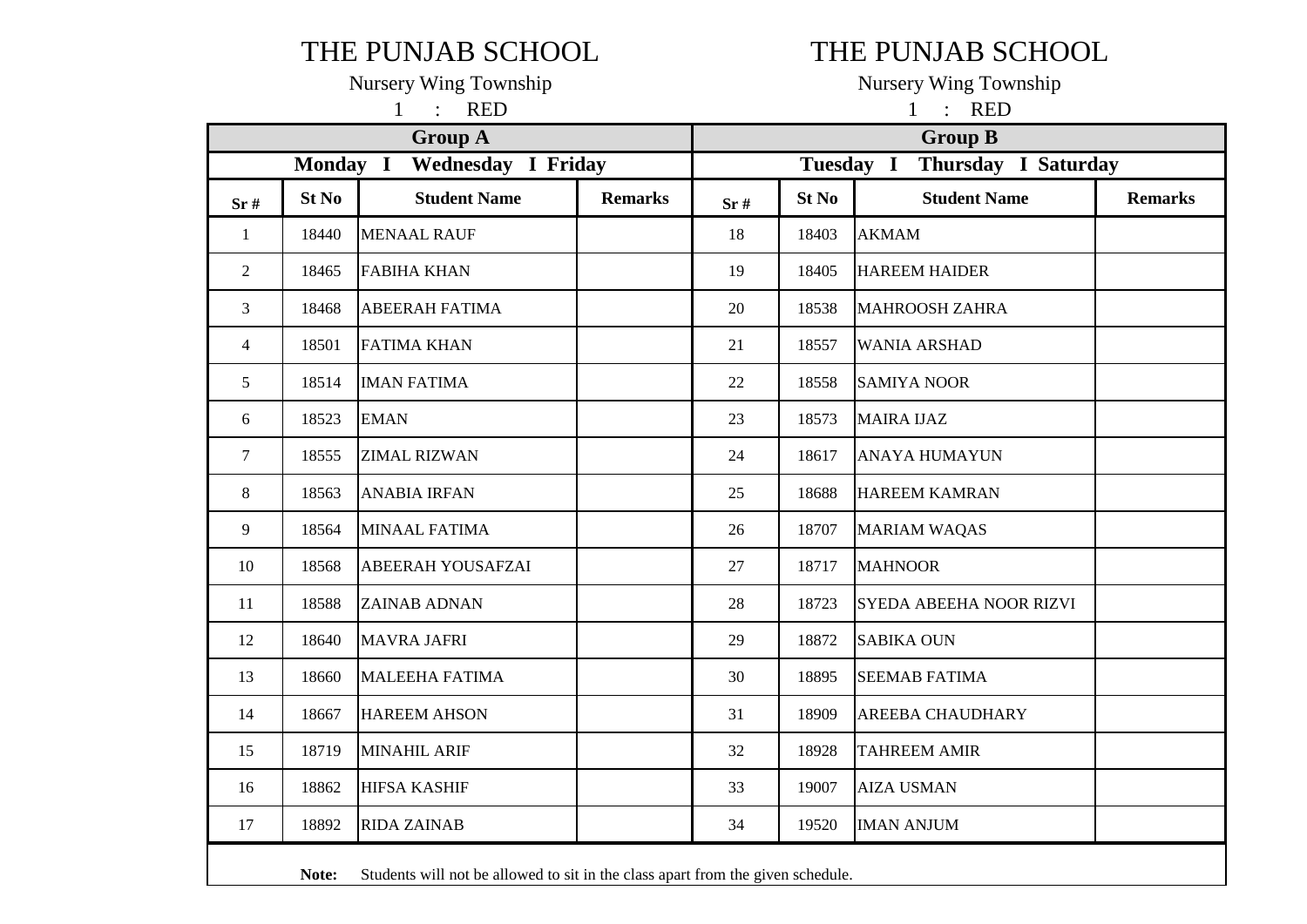# THE PUNJAB SCHOOL THE PUNJAB SCHOOL

|                |       | Orange<br>1                                  |                | $\mathbf{1}$<br>Orange<br>$\mathbb{R}^{\mathbb{Z}}$ |       |                            |                |  |  |  |
|----------------|-------|----------------------------------------------|----------------|-----------------------------------------------------|-------|----------------------------|----------------|--|--|--|
|                |       | <b>Group A</b>                               |                | <b>Group B</b>                                      |       |                            |                |  |  |  |
|                |       | <b>Wednesday I Friday</b><br><b>Monday I</b> |                | <b>Thursday I Saturday</b><br>Tuesday I             |       |                            |                |  |  |  |
| Sr#            | St No | <b>Student Name</b>                          | <b>Remarks</b> | Sr#                                                 | St No | <b>Student Name</b>        | <b>Remarks</b> |  |  |  |
|                | 18386 | <b>AIMAN USMAN</b>                           |                | 18                                                  | 18398 | <b>MUSFIRA NADEEM</b>      |                |  |  |  |
| $\overline{2}$ | 18410 | <b>HARAM ZAHRA</b>                           |                | 18                                                  | 18502 | <b>RUBAB AZAM</b>          |                |  |  |  |
| 3              | 18415 | <b>HAJIRA TANVEER</b>                        |                | 19                                                  | 18516 | <b>IRUM SAQIB</b>          |                |  |  |  |
| 4              | 18432 | <b>MENAAL YOUSAF</b>                         |                | 20                                                  | 18524 | <b>AYAT NADEEM</b>         |                |  |  |  |
| 5              | 18439 | <b>AAIMA KHAN</b>                            |                | 21                                                  | 18532 | <b>HALEEMA KHURRAM</b>     |                |  |  |  |
| 6              | 18449 | <b>ABRISH CHEEMA</b>                         |                | 22                                                  | 18553 | <b>FATIMA GHAZANFAR</b>    |                |  |  |  |
| $\overline{7}$ | 18476 | <b>AFIFA UMAIR</b>                           |                | 23                                                  | 18576 | <b>ZAINAB ALI</b>          |                |  |  |  |
| 8              | 18485 | <b>SEERAT FATIMA</b>                         |                | 24                                                  | 18594 | <b>ANAYA ARSHAD</b>        |                |  |  |  |
| 9              | 18515 | <b>ALEEZA KHALID</b>                         |                | 25                                                  | 18615 | <b>DANIYA SAQIB</b>        |                |  |  |  |
| 10             | 18535 | <b>MINSA GUL</b>                             |                | 26                                                  | 18623 | <b>SHANZAY IMRAN BUTT</b>  |                |  |  |  |
| 11             | 18548 | <b>JUMANAH BINTE FAROOQ</b>                  |                | 27                                                  | 18676 | <b>FALAK NAZ</b>           |                |  |  |  |
| 12             | 18587 | <b>AREEJ FATIMA</b>                          |                | 28                                                  | 18684 | <b>KHADIJA ABBAS</b>       |                |  |  |  |
| 13             | 18604 | <b>ZAINAB IFTIKHAR</b>                       |                | 29                                                  | 18695 | <b>ANNAYA KHAN</b>         |                |  |  |  |
| 14             | 18868 | <b>HAREEM FATIMA</b>                         |                | 30                                                  | 18857 | <b>ZARA KHAN</b>           |                |  |  |  |
| 15             | 18878 | <b>KHADIJA TAHIRA</b>                        |                | 31                                                  | 18923 | <b>SHEHR BANO</b>          |                |  |  |  |
| 16             | 18884 | <b>UMME AIMAN</b>                            |                | 32                                                  | 19006 | <b>ESHAL HASSAN SHAHID</b> |                |  |  |  |
| 17             | 18900 | <b>MINAHIL ATIF</b>                          |                |                                                     |       |                            |                |  |  |  |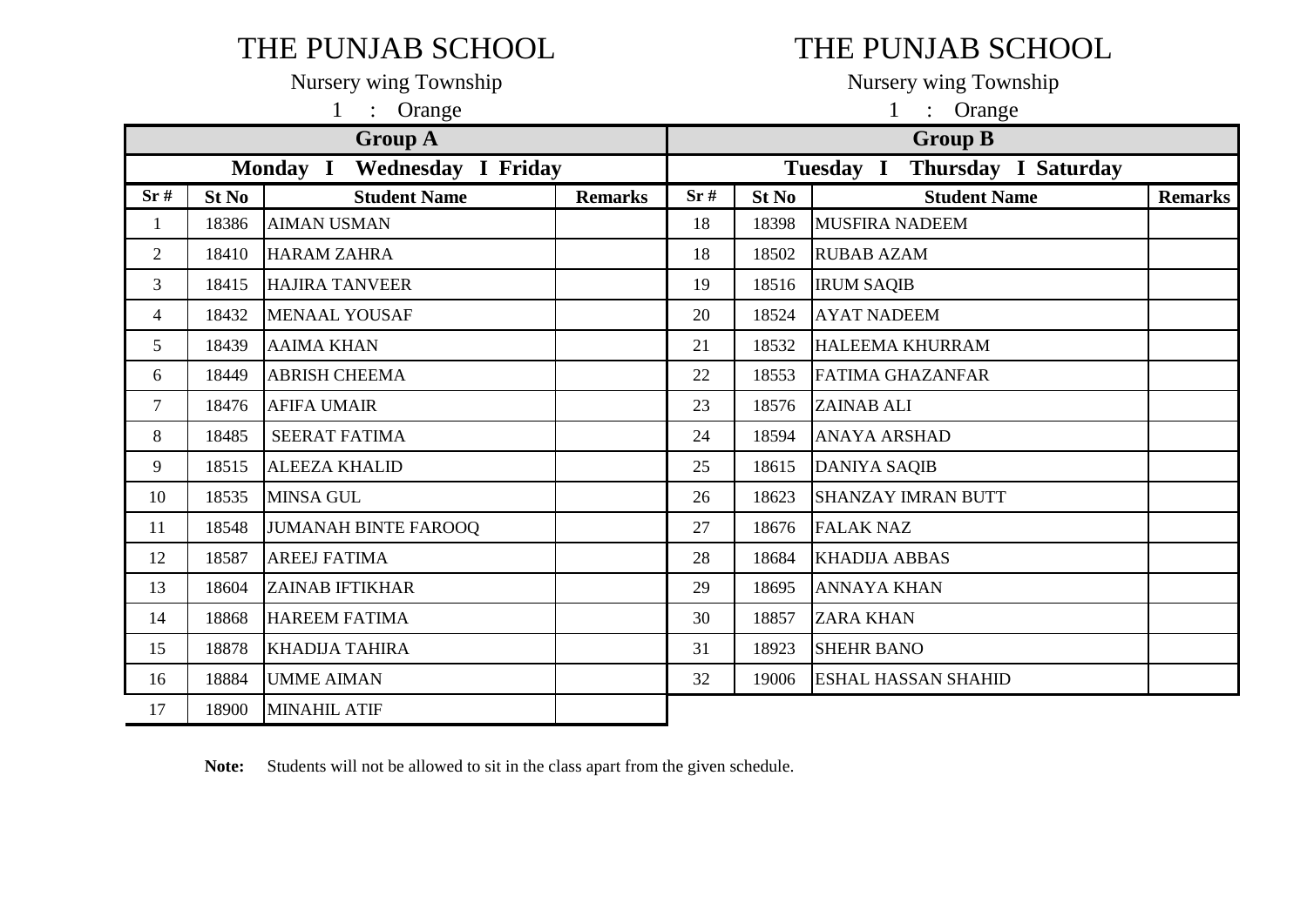## THE PUNJAB SCHOOL THE PUNJAB SCHOOL

Nursery Wing Township Nursery Wing Township 1 : Yellow 1 : Yellow

|                |          | <b>Group A</b>            |                | <b>Group B</b> |           |                          |                |  |  |
|----------------|----------|---------------------------|----------------|----------------|-----------|--------------------------|----------------|--|--|
|                | Monday I | <b>Wednesday I Friday</b> |                |                | Tuesday I | Thursday I Saturday      |                |  |  |
| Sr#            | St No    | <b>Student Name</b>       | <b>Remarks</b> | Sr#            | St No     | <b>Student Name</b>      | <b>Remarks</b> |  |  |
| 1              | 18417    | <b>AYMAN BINT TAHIR</b>   |                | 18             | 18567     | ARSHIYA KAMRAN           |                |  |  |
| 2              | 18446    | <b>ASMA WAQAR</b>         |                | 19             | 18586     | <b>AREEBA AJAZ</b>       |                |  |  |
| $\overline{3}$ | 18467    | <b>ALIZA NAVEED ANWAR</b> |                | 20             | 18613     | <b>ANZA LAYLA IMRAN</b>  |                |  |  |
| 4              | 18472    | <b>SHARMEEN SAAD</b>      |                | 21             | 18652     | KHADIJA SALMAN RAFIQUE   |                |  |  |
| 5              | 18487    | <b>ESHAAL AAMIR</b>       |                | 22             | 18661     | <b>ZAINAB FATIMA</b>     |                |  |  |
| 6              | 18522    | <b>ALISHBA NASEER</b>     |                | 23             | 18690     | <b>SHIFA ANEEL</b>       |                |  |  |
| 7              | 18533    | <b>INNAYAH SHAHZAD</b>    |                | 24             | 18698     | <b>ABEHA FATIMA</b>      |                |  |  |
| 8              | 18541    | <b>ANAYA</b>              |                | 25             | 18846     | <b>HIBBAH AFTAB</b>      |                |  |  |
| 9              | 18547    | <b>DUA AHMAD</b>          |                | 26             | 18853     | <b>AYESHA SUHARWARDY</b> |                |  |  |
| 10             | 18591    | AAKAIFAH TUL AYESHA       |                | 27             | 18882     | <b>BARIRA MAJEED</b>     |                |  |  |
| 11             | 18626    | <b>FATIMA BUTT</b>        |                | 28             | 18903     | <b>HAMNA SHAKEEL</b>     |                |  |  |
| 12             | 18638    | <b>NOOR FATIMA</b>        |                | 29             | 18999     | <b>AIMAN RAO</b>         |                |  |  |
| 13             | 18648    | <b>NABEHA FATIMA</b>      |                | 30             | 19042     | <b>MAHAM HOOR</b>        |                |  |  |
| 14             | 18673    | <b>AIZA HAROON</b>        |                | 31             | 19120     | <b>SHAEYMA OSAID</b>     |                |  |  |
| 15             | 18678    | ANUSHA TAUSEEF BAIG       |                | 32             | 19805     | <b>INAYA TAHIR</b>       |                |  |  |
| 16             | 18724    | <b>MAIRA KHAN</b>         |                | 33             | 20446     | <b>ABEEHA SHEHZAD</b>    |                |  |  |
| 17             | 18890    | <b>HANIA RAFIQ</b>        |                |                |           |                          |                |  |  |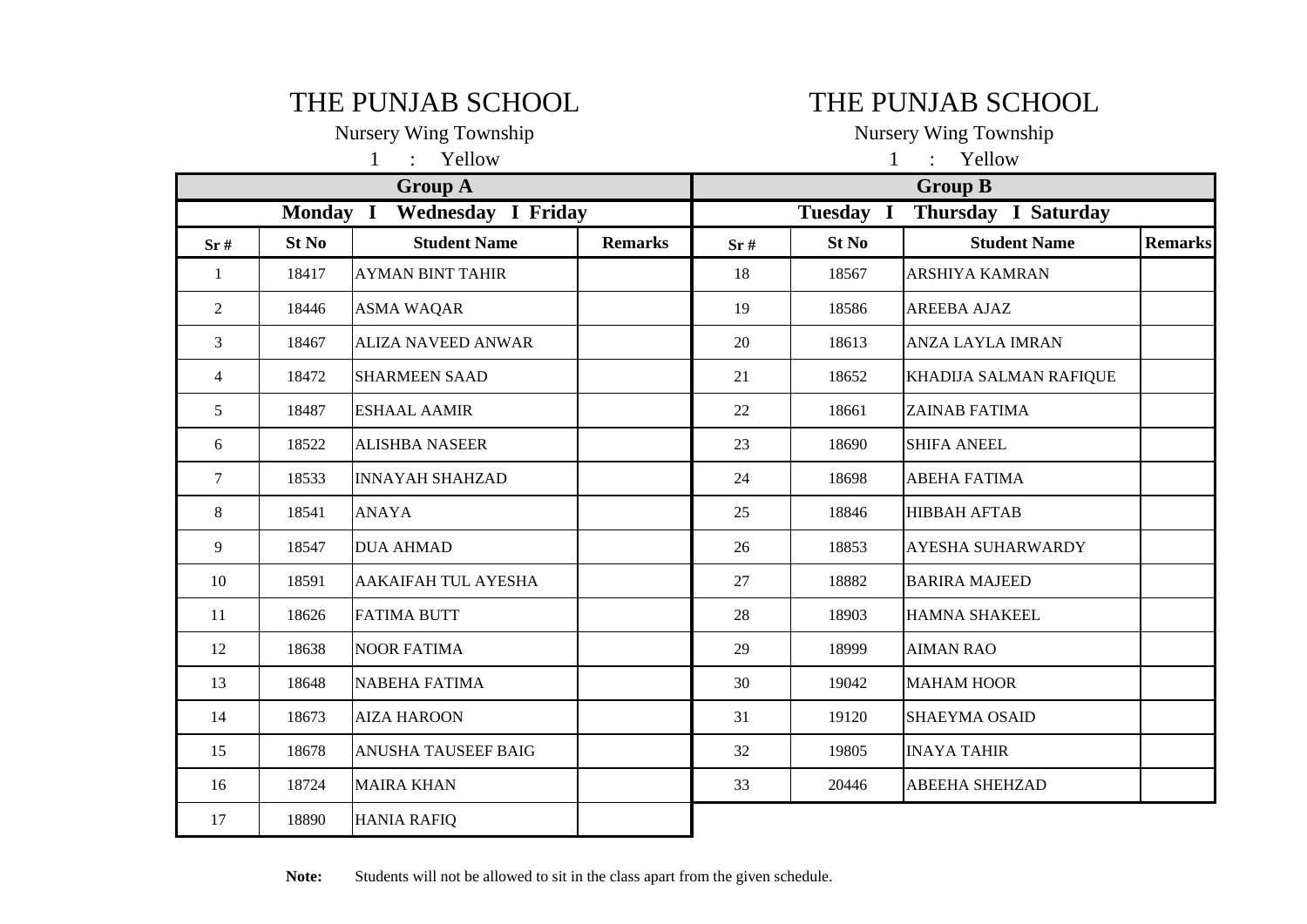## THE PUNJAB SCHOOL THE PUNJAB SCHOOL

1 : PINK 1 : PINK

|                |          | <b>Group A</b>        |                | <b>Group B</b> |           |                       |                |  |
|----------------|----------|-----------------------|----------------|----------------|-----------|-----------------------|----------------|--|
|                | Monday I | Wednesday I Friday    |                |                | Tuesday I | Thursday I Saturday   |                |  |
| Sr#            | St No    | <b>Student Name</b>   | <b>Remarks</b> | Sr#            | St No     | <b>Student Name</b>   | <b>Remarks</b> |  |
| 1              | 18383    | <b>EMAN FAREED</b>    |                | 18             | 18378     | <b>AYESHA HASSAN</b>  |                |  |
| $\overline{2}$ | 18385    | <b>ZAINAB SAEED</b>   |                | 19             | 18429     | <b>ZAINAB</b>         |                |  |
| 3              | 18390    | <b>ZAHRAH TANVEER</b> |                | 20             | 18454     | <b>UMAIMA DURRANI</b> |                |  |
| 4              | 18433    | <b>FAJAR FATIMA</b>   |                | 21             | 18491     | <b>HIRA FAHIM</b>     |                |  |
| 5              | 18434    | <b>DURE ADAN</b>      |                | 22             | 18562     | <b>ZAINAB FARHAN</b>  |                |  |
| 6              | 18436    | <b>WAREESHA ADNAN</b> |                | 23             | 18584     | <b>MARIB SHAFQAT</b>  |                |  |
| $\tau$         | 18441    | <b>WAJIHA ZAHRA</b>   |                | 24             | 18589     | <b>HATEEM ZEESHAN</b> |                |  |
| 8              | 18460    | <b>AIZA SIDDIQUI</b>  |                | 25             | 18598     | <b>JANNAT FATIMA</b>  |                |  |
| 9              | 18488    | <b>SABEEN SABIR</b>   |                | 26             | 18628     | <b>MAHNOOR HASSAN</b> |                |  |
| 10             | 18507    | <b>FILZA FAISAL</b>   |                | 27             | 18665     | <b>ADAN FATIMA</b>    |                |  |
| 11             | 18525    | <b>ZEERAK HAIDER</b>  |                | 28             | 18674     | <b>UMME AYMAN</b>     |                |  |
| 12             | 18635    | <b>MAIRA TARIQ</b>    |                | 29             | 18725     | <b>HAJRA ARSHAD</b>   |                |  |
| 13             | 18651    | <b>ARHAMA MOBEEN</b>  |                | 30             | 18855     | <b>HABIA AKHTAR</b>   |                |  |
| 14             | 18663    | <b>ABEERA KAMRAN</b>  |                | 31             | 18859     | <b>ZUNAIRA AKMAL</b>  |                |  |
| 15             | 18686    | <b>ADEN ZAIB</b>      |                | 32             | 18864     | <b>NOOR UL ADAN</b>   |                |  |
| 16             | 18705    | <b>MAIRA OMER</b>     |                | 33             | 18873     | <b>MAHUM</b>          |                |  |
| 17             | 19105    | YUMNA KHAN            |                | 34             | 18910     | <b>ABRISH FATIMA</b>  |                |  |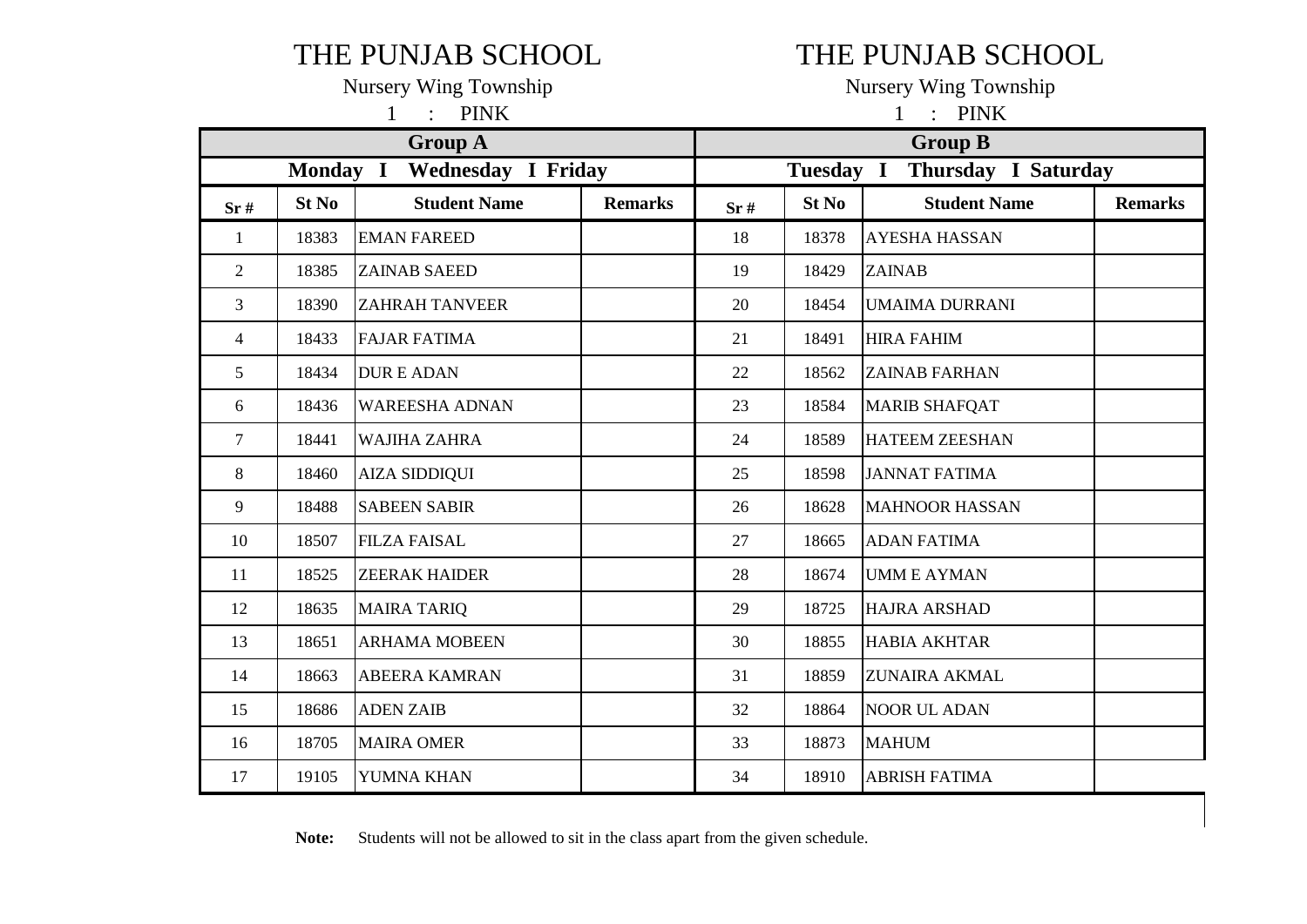# THE PUNJAB SCHOOL THE PUNJAB SCHOOL

|                |                             | Nursery wing             |                | Nursery wing   |                  |                                  |                |  |  |  |
|----------------|-----------------------------|--------------------------|----------------|----------------|------------------|----------------------------------|----------------|--|--|--|
|                |                             | <b>PURPLE</b>            |                | <b>PURPLE</b>  |                  |                                  |                |  |  |  |
|                |                             | <b>Group A</b>           |                | <b>Group B</b> |                  |                                  |                |  |  |  |
|                | Monday I Wednesday I Friday |                          |                |                |                  | Thursday I Saturday<br>Tuesday I |                |  |  |  |
| Sr#            | St No                       | <b>Student Name</b>      | <b>Remarks</b> | Sr#            | St <sub>No</sub> | <b>Student Name</b>              | <b>Remarks</b> |  |  |  |
|                | 18414                       | MUHAMMAD MUSTAFA TOFIQUE |                | 18             | 20394            | <b>KHIZAR SHAHNAWAZ</b>          |                |  |  |  |
| $\overline{2}$ | 18425                       | MUHAMMAD IBRAHIM         |                | 19             | 19043            | MUHAMMAD ARHAM                   |                |  |  |  |
| 3              | 18427                       | <b>AYAN IMTIAZ</b>       |                | 20             | 18850            | <b>MUHAMMAD AFFAN</b>            |                |  |  |  |
| 4              | 18443                       | MUHAMMAD                 |                | 21             | 18844            | <b>HASNAIN SHAHID</b>            |                |  |  |  |
| 5              | 18478                       | MUHAMMAD JAWAD           |                | 22             | 18721            | <b>ABDUL MOMIN KHAN</b>          |                |  |  |  |
| 6              | 18480                       | MUHAMMAD ABDULLAH KHAN   |                | 23             | 18697            | MUHAMMAD HAIDER ALI BAJWA        |                |  |  |  |
| $\overline{7}$ | 18492                       | MUHAMMAD AHMAD           |                | 24             | 18696            | <b>SAAD FAYYAZ</b>               |                |  |  |  |
| 8              | 18506                       | <b>MUHAMMAD ARIZ</b>     |                | 25             | 18666            | <b>IBRAHIM BIN MUNIR</b>         |                |  |  |  |
| 9              | 18521                       | MUHAMMAD HUSSAIN         |                | 26             | 18664            | <b>KALEEMULLAH</b>               |                |  |  |  |
| 10             | 18528                       | MUHAMMAD AYAAN NAVEED    |                | 27             | 18645            | <b>ABDUL MUQEET</b>              |                |  |  |  |
| 11             | 18561                       | <b>SAIM AHMAD</b>        |                | 28             | 18642            | MUHAMMAD ADIL TARIQ              |                |  |  |  |
| 12             | 18583                       | <b>ABU BAKAR</b>         |                | 29             | 18639            | MUHAMMAD HASSAN                  |                |  |  |  |
| 13             | 18595                       | MUHAMMAD ARHAM WAQAS     |                | 30             | 18630            | MUHAMMAD SUBHAN MUSA             |                |  |  |  |
| 14             | 18634                       | MUHAMMD IBRAHIM ASHRAF   |                | 31             | 18581            | MUHAMMAD AHMAD QADEER            |                |  |  |  |
| 15             | 18700                       | <b>ABDUL ARHAM RAUF</b>  |                | 32             | 18577            | MUHAMMAD REHAN SALMAN KHAN       |                |  |  |  |
| 16             | 18714                       | MUHAMMAD HASSAN          |                | 33             | 18526            | <b>ZAYYAN KASHIF</b>             |                |  |  |  |
| 17             | 18854                       | MUHAMMAD ZAYAN           |                | 34             | 18445            | RANA MUHAMMAD ZAIN UL ABIDEEN    |                |  |  |  |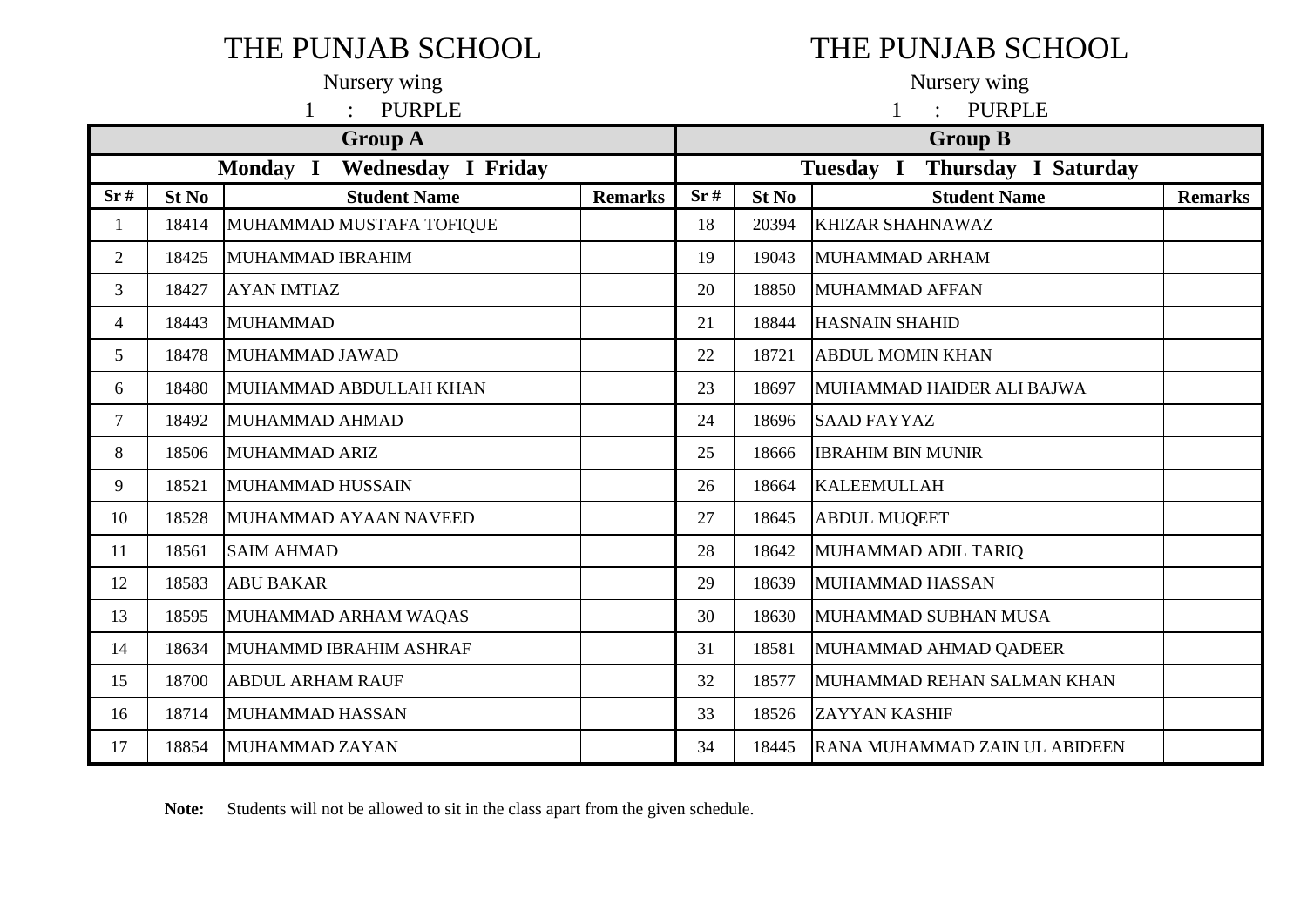### THE PUNJAB SCHOOL THE PUNJAB SCHOOL

1 : Silver

|  | Tunoviy wing Township |
|--|-----------------------|
|  | Silver                |

|                |       | <b>Group A</b>                 |                | <b>Group B</b> |       |                                         |                |  |  |
|----------------|-------|--------------------------------|----------------|----------------|-------|-----------------------------------------|----------------|--|--|
|                |       | Wednesday I Friday<br>Monday I |                |                |       | <b>Thursday I Saturday</b><br>Tuesday I |                |  |  |
| Sr#            | St No | <b>Student Name</b>            | <b>Remarks</b> | Sr#            | St No | <b>Student Name</b>                     | <b>Remarks</b> |  |  |
| $\mathbf{1}$   | 18407 | <b>MUHAMMAD SOHAIB</b>         |                | 18             | 18401 | <b>USAMA SAJID</b>                      |                |  |  |
| $\overline{c}$ | 18431 | MUHAMMAD AMMAR KHAN            |                | 19             | 18504 | <b>ABDULLAH ASGHAR</b>                  |                |  |  |
| 3              | 18444 | MUHAMMAD ABDULLAH KHAN         |                | 20             | 18559 | MUHAMMAD HUMZA BIN TASHFEEN             |                |  |  |
| $\overline{4}$ | 18452 | SYED MUHAMMAD ABDULLAH HASSAN  |                | 21             | 18572 | <b>NOOR MUHAMMAD SANI</b>               |                |  |  |
| 5              | 18457 | <b>SYED HUSSAIN AHMAD SHAH</b> |                | 22             | 18612 | MUHAMMAD MUSA HAROON                    |                |  |  |
| 6              | 18482 | <b>ABDUL WASAY KHAN</b>        |                | 23             | 18647 | <b>KHUZAIMA YASIR</b>                   |                |  |  |
| $\tau$         | 18483 | MUHAMMAD TALHA                 |                | 24             | 18656 | <b>SAAD ABU BAKAR</b>                   |                |  |  |
| 8              | 18494 | <b>MUSA SULTAN TIPU</b>        |                | 25             | 18703 | MUHAMMAD MOMIN RAHEEL                   |                |  |  |
| 9              | 18519 | MUHAMMAD AHMAD                 |                | 26             | 18709 | MUHAMMAD BIN RIAZ                       |                |  |  |
| 10             | 18546 | <b>RANA ALI AHMAD</b>          |                | 27             | 18861 | MUHAMMAD SADEEM JUNAID                  |                |  |  |
| 11             | 18579 | <b>AYAAN NOOR</b>              |                | 28             | 18874 | <b>MUHAMMAD MAALIK</b>                  |                |  |  |
| 12             | 18596 | <b>AYAN ABBAS</b>              |                | 29             | 18891 | MUHAMMAD REHAN KHAN                     |                |  |  |
| 13             | 18600 | <b>MUSA IMRAN</b>              |                | 30             | 18964 | <b>SAFFAN JAWAD</b>                     |                |  |  |
| 14             | 18633 | CH. AYYAN WAQAR                |                | 31             | 19723 | MUHAMMAD HUSSAIN ISMAEEL                |                |  |  |
| 15             | 18683 | <b>ABDULLAH KHURAM</b>         |                | 32             | 20241 | MUHAMMAD HADI IMRAN                     |                |  |  |
| 16             | 18694 | MUHAMMAD ARHAM                 |                | 33             | 20466 | <b>BRINE ASIF</b>                       |                |  |  |
| 17             | 18919 | MUHAMMAD SUBHAN                |                | 34             | 20507 | M.ABUBAKAR                              |                |  |  |
|                |       |                                |                |                |       |                                         |                |  |  |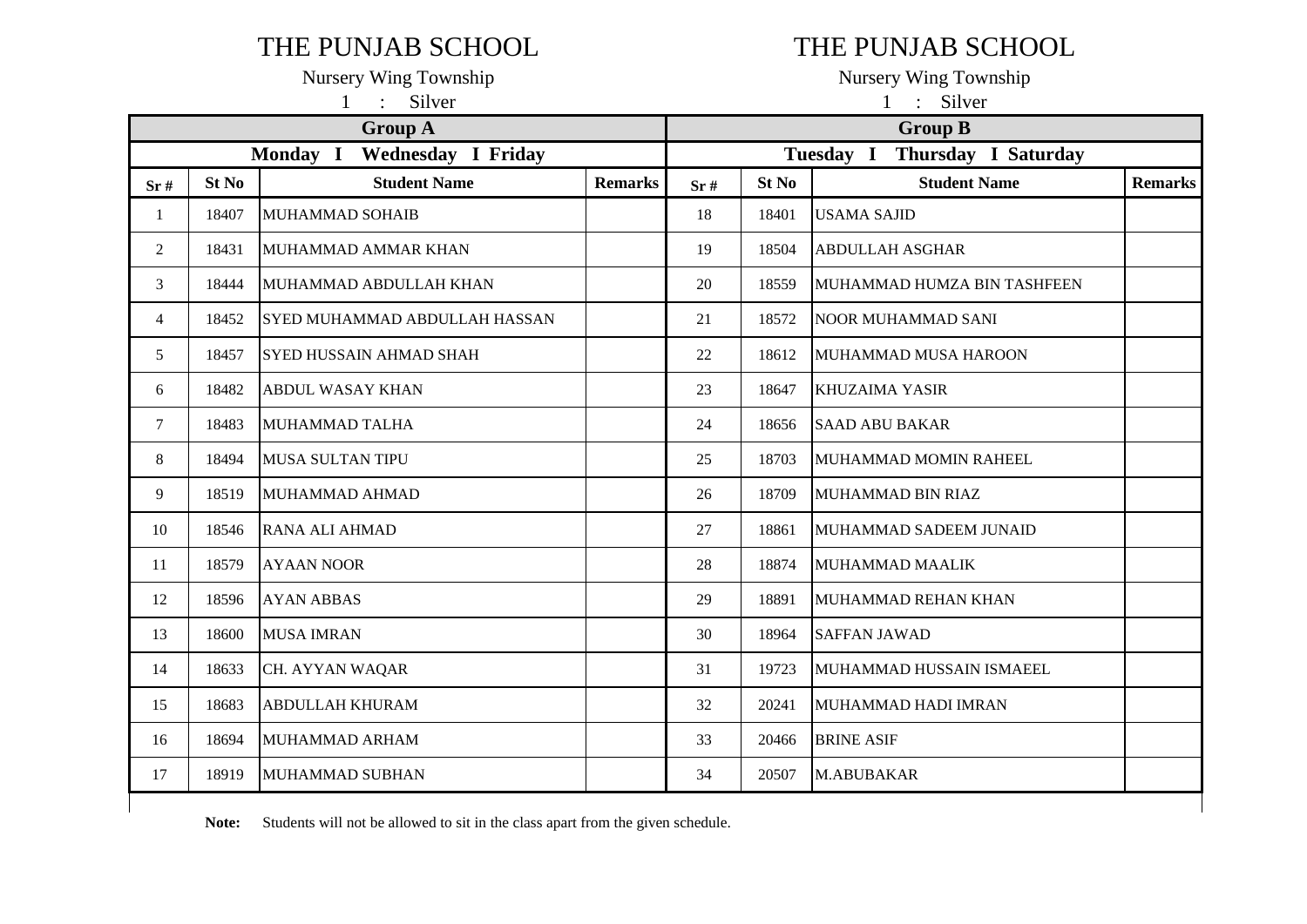### THE PUNJAB SCHOOL THE PUNJAB SCHOOL

|                | Golden<br>$\cdot$<br>$\mathbf{1}$ |                             |                |                |       | Golden<br>$\mathbf{1}$<br>$\bullet$ |                |  |  |  |
|----------------|-----------------------------------|-----------------------------|----------------|----------------|-------|-------------------------------------|----------------|--|--|--|
|                |                                   | <b>Group A</b>              |                | <b>Group B</b> |       |                                     |                |  |  |  |
|                |                                   | Monday I Wednesday I Friday |                |                |       | Tuesday I Thursday I Saturday       |                |  |  |  |
| Sr#            | St No                             | <b>Student Name</b>         | <b>Remarks</b> | Sr#            | St No | <b>Student Name</b>                 | <b>Remarks</b> |  |  |  |
| 1              | 18392                             | RAO MOHAMMAD YAHYA ALI      |                | 18             | 18484 | SYED MOHAMMAD TAAHA                 |                |  |  |  |
| 2              | 18399                             | MUHAMMAD ALIYAN             |                | 19             | 18486 | <b>ABDUL MOEED</b>                  |                |  |  |  |
| 3              | 18402                             | MUHAMMAD SALAR HUSSAIN      |                | 20             | 18505 | <b>MOHAMMAD UMAR</b>                |                |  |  |  |
| $\overline{4}$ | 18409                             | MUHAMMAD BILAL TAUSEEF      |                | 21             | 18530 | <b>MUHAMMAD HASHIR</b>              |                |  |  |  |
| 5              | 18420                             | <b>ABDUL MOIZ IMRAN</b>     |                | 22             | 18534 | MUHAMMAD AARIJ ALI KHAN             |                |  |  |  |
| 6              | 18481                             | <b>MUHAMMAD BASIL KHAN</b>  |                | 23             | 18560 | MUHAMMAD ANAS IMRAN                 |                |  |  |  |
| $\tau$         | 18503                             | <b>ABDUL HADI AWAN</b>      |                | 24             | 18570 | <b>HAMMAD AHMAD</b>                 |                |  |  |  |
| 8              | 18510                             | <b>AHMAD ALI</b>            |                | 25             | 18571 | MUHAMMAD TAHA KHURRAM               |                |  |  |  |
| 9              | 18529                             | MUHAMMAD HUSSAIN ALI        |                | 26             | 18585 | OSAID ALI ARSHAD                    |                |  |  |  |
| 10             | 18531                             | <b>MUHAMMAD BILAL</b>       |                | 27             | 18608 | MUHAMMAD ALI BUTT                   |                |  |  |  |
| 11             | 18556                             | <b>MUNEEB AHMED GUL</b>     |                | 28             | 18619 | MUHAMMAD IBRAHIM SHAHID             |                |  |  |  |
| 12             | 18605                             | MUHAMMAD ABDULLAH MIRZA     |                | 29             | 18649 | <b>AYYAN ALI HAIDER</b>             |                |  |  |  |
| 13             | 18610                             | <b>RAFAY ZULFIQAR</b>       |                | 30             | 18671 | MUHAMMAD IBRAHIM BUTT               |                |  |  |  |
| 14             | 18657                             | MUHAMMAD USMAN QURESHI      |                | 31             | 18680 | MUHAMMAD IBRAHIM WAQAS              |                |  |  |  |
| 15             | 18710                             | <b>MOHAMMED</b>             |                | 32             | 18715 | <b>MUHAMMAD ZAIB</b>                |                |  |  |  |
| 16             | 18720                             | MUHAMMAD IBRAHIM SAEED      |                | 33             | 18916 | MUHAMMED SHAHRYAR NASIR             |                |  |  |  |
| 17             | 18867                             | MUHAMMAD TAHA               |                | 34             | 18968 | MUHAMMAD ZAIN KHAN                  |                |  |  |  |
|                |                                   |                             |                | 35             | 20415 | <b>SYED SHAH HUSSAIN NAQVI</b>      |                |  |  |  |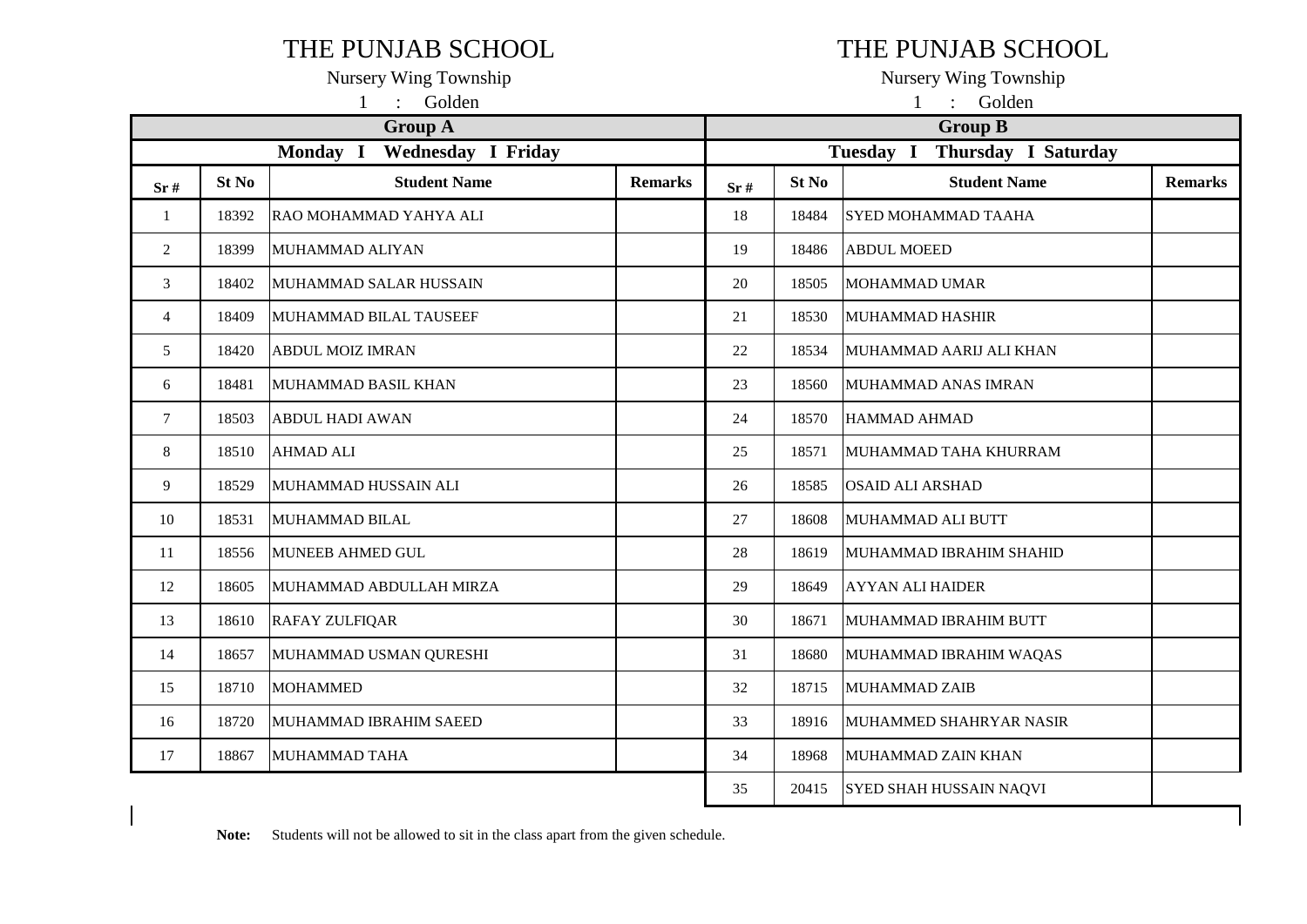# THE PUNJAB SCHOOL THE PUNJAB SCHOOL

1 : Brown 1 : Brown

|                | <b>Group A</b> |                                       |             |    |       | <b>Group B</b>                     |                |  |  |  |  |  |
|----------------|----------------|---------------------------------------|-------------|----|-------|------------------------------------|----------------|--|--|--|--|--|
|                |                | <b>Wednesday I Friday</b><br>Monday I |             |    |       | Thursday I Saturday<br>Tuesday I   |                |  |  |  |  |  |
| Sr#            | St No          | <b>Student Name</b>                   | Remarks Sr# |    | St No | <b>Student Name</b>                | <b>Remarks</b> |  |  |  |  |  |
| 1              | 18395          | MUHAMMAD YASEEN REHAN                 |             | 18 | 18462 | MUHAMMAD AFFAN UL HAQ              |                |  |  |  |  |  |
| $\overline{2}$ | 18397          | MUHAMMAD SHAWAIZ                      |             | 19 | 18463 | <b>ABDUL WAHAB</b>                 |                |  |  |  |  |  |
| $\overline{3}$ | 18419          | MUHAMMAD DANIAL ALI MEHAR             |             | 20 | 18470 | <b>FAHAD MANZOOR</b>               |                |  |  |  |  |  |
| 4              | 18421          | <b>MUHAMMAD ARAIZ</b>                 |             | 21 | 18512 | <b>MEER AHMAD ZAID</b>             |                |  |  |  |  |  |
| 5              | 18430          | <b>EBAD ALI</b>                       |             | 22 | 18517 | <b>ZAMAN ALI MALIK</b>             |                |  |  |  |  |  |
| 6              | 18448          | MUHAMMAD FAHAD REHAN                  |             | 23 | 18518 | MUHAMMAD SALMAN AHMAD              |                |  |  |  |  |  |
| $\overline{7}$ | 18473          | <b>SAJJAD AHMED</b>                   |             | 24 | 18544 | MUHAMMAD ABDULLAH                  |                |  |  |  |  |  |
| 8              | 18495          | MUHAMMAD TALHA                        |             | 25 | 18609 | MUHAMMAD ROHAAN AWAN               |                |  |  |  |  |  |
| 9              | 18527          | MUHAMMAD ABDULLAH GHAURI              |             | 26 | 18622 | MUHAMMAD AFFAN BHATTI              |                |  |  |  |  |  |
| 10             | 18592          | <b>MUHAMMAD AHMED</b>                 |             | 27 | 18629 | MUHAMMAD AZAN KHAWAR               |                |  |  |  |  |  |
| 11             | 18611          | MUHAMMAD SALMAN                       |             | 28 | 18631 | <b>WALI AHMAD</b>                  |                |  |  |  |  |  |
| 12             | 18616          | MUHAMMAD AFFAN WAQAS                  |             | 29 | 18646 | <b>MALIK ALI MASOOD</b>            |                |  |  |  |  |  |
| 13             | 18668          | <b>MUHAMMAD HASAAN</b>                |             | 30 | 18691 | <b>TAIMOOR HASSAN</b>              |                |  |  |  |  |  |
| 14             | 18722          | MUHAMMAD IBRAHIM                      |             | 31 | 18701 | MUHAMMAD ARHAM ALI                 |                |  |  |  |  |  |
| 15             | 18726          | <b>ABDUL RAFAY</b>                    |             | 32 | 18866 | MUHAMMAD AYAN ZAHID                |                |  |  |  |  |  |
| 16             | 18875          | MUHAMMAD IBRAHIM                      |             | 33 | 18870 | <b>SHAH MOHAMMAD</b>               |                |  |  |  |  |  |
| 17             | 18915          | <b>M ISMAIL HAMID</b>                 |             | 34 | 18966 | MUHAMMAD ABDULLAH HUSSAIN SIDDIQUE |                |  |  |  |  |  |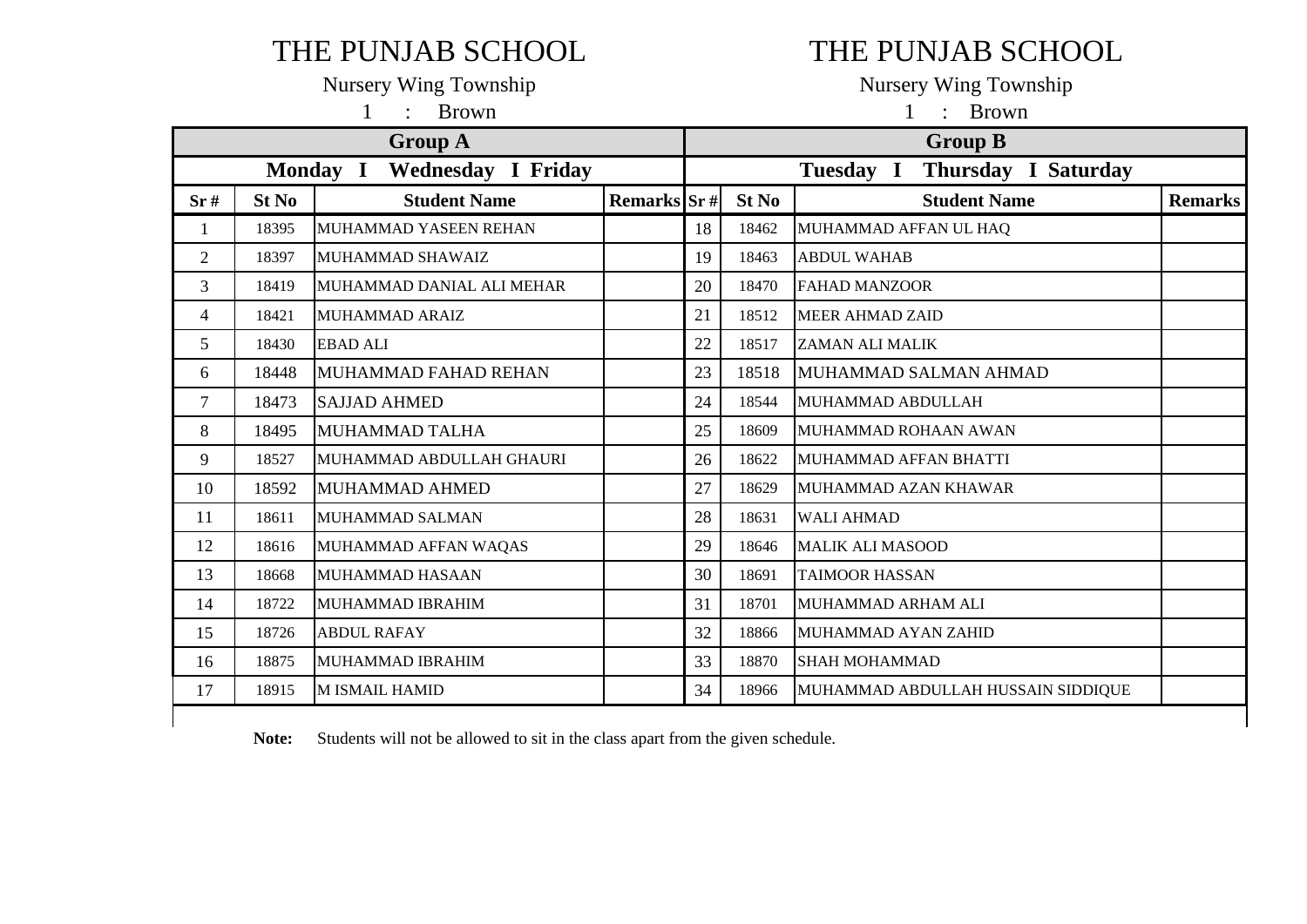### THE PUNJAB SCHOOL THE PUNJAB SCHOOL

Nursery Wing Township<br>
1 : GPEV<br>
1 : GPEV<br>
1 : GPEV

|                | <b>GREY</b><br>$\mathbf{1}$ |                                       |                |                                         | <b>GREY</b><br>$\mathbf{1}$<br>$\bullet$ |                           |                |  |  |  |
|----------------|-----------------------------|---------------------------------------|----------------|-----------------------------------------|------------------------------------------|---------------------------|----------------|--|--|--|
|                |                             | <b>Group A</b>                        |                |                                         |                                          | <b>Group B</b>            |                |  |  |  |
|                |                             | <b>Wednesday I Friday</b><br>Monday I |                | <b>Thursday I Saturday</b><br>Tuesday I |                                          |                           |                |  |  |  |
| Sr#            | St No                       | <b>Student Name</b>                   | <b>Remarks</b> | Sr#                                     | St No                                    | <b>Student Name</b>       | <b>Remarks</b> |  |  |  |
| 1              | 18388                       | <b>QASIM AHMAD</b>                    |                | 18                                      | 18389                                    | MUHAMMAD HAFFI BIN AMJAD  |                |  |  |  |
| 2              | 18400                       | MUHAMMAD ZAYYAN HASSAN                |                | 19                                      | 18418                                    | <b>ABDUL RAHEEM</b>       |                |  |  |  |
| 3              | 18422                       | MOHAMMAD SIKANDAR MUAZZAM             |                | 20                                      | 18450                                    | <b>RAYYAN RIAZ</b>        |                |  |  |  |
| $\overline{4}$ | 18435                       | <b>ARHAM ISLAM</b>                    |                | 21                                      | 18479                                    | MUHAMMAD AHMAD UMAR       |                |  |  |  |
| 5              | 18437                       | MUHAMMAD ALI HASSAN                   |                | 22                                      | 18497                                    | <b>UMER AHMED</b>         |                |  |  |  |
| 6              | 18438                       | MUHAMMAD IBRAHIM HASSAN               |                | 23                                      | 18539                                    | <b>MUSA HASHIM</b>        |                |  |  |  |
| $\tau$         | 18453                       | SYED HASSAN ALI                       |                | 24                                      | 18590                                    | MUHAMMAD AYAN RAFIQUE     |                |  |  |  |
| 8              | 18459                       | MUHAMMAD HASNAIN BHATTI               |                | 25                                      | 18606                                    | MUHAMMAD NAUMAN RAZA KHAN |                |  |  |  |
| 9              | 18461                       | <b>ABU TURAB</b>                      |                | 26                                      | 18625                                    | MUHAMMAD SAAD YAQOOB      |                |  |  |  |
| 10             | 18464                       | SYED SHAYAN ALI                       |                | 27                                      | 18641                                    | MUHAMMAD MOOSA SHAUKAT    |                |  |  |  |
| 11             | 18498                       | <b>ABDULLAH RAFAY</b>                 |                | 28                                      | 18685                                    | MUHAMMAD HURAIRA IMRAN    |                |  |  |  |
| 12             | 18601                       | MUHAMMAD ABDULLAH BILAL               |                | 29                                      | 18692                                    | <b>QASIM HASSAN</b>       |                |  |  |  |
| 13             | 18618                       | MUHAMMAD AHMAD BAJWA                  |                | 30                                      | 18871                                    | MUHAMMAD ABDULLAH         |                |  |  |  |
| 14             | 18644                       | MUHAMMAD RAYYAN RAFIQUE               |                | 31                                      | 18879                                    | <b>SYED SULEMAN ALI</b>   |                |  |  |  |
| 15             | 18708                       | <b>SYED HUMAYL ALI</b>                |                | 32                                      | 18924                                    | <b>TAHA USMAN</b>         |                |  |  |  |
| 16             | 18716                       | MUHAMMAD ABU BAKAR                    |                | 33                                      | 20521                                    | <b>RANA IBRAHIM</b>       |                |  |  |  |
| 17             | 18858                       | MUHAMMAD SAIM AMIR                    |                | 34                                      | 18877                                    | MOHAMMAD AHMAD SAQIB      |                |  |  |  |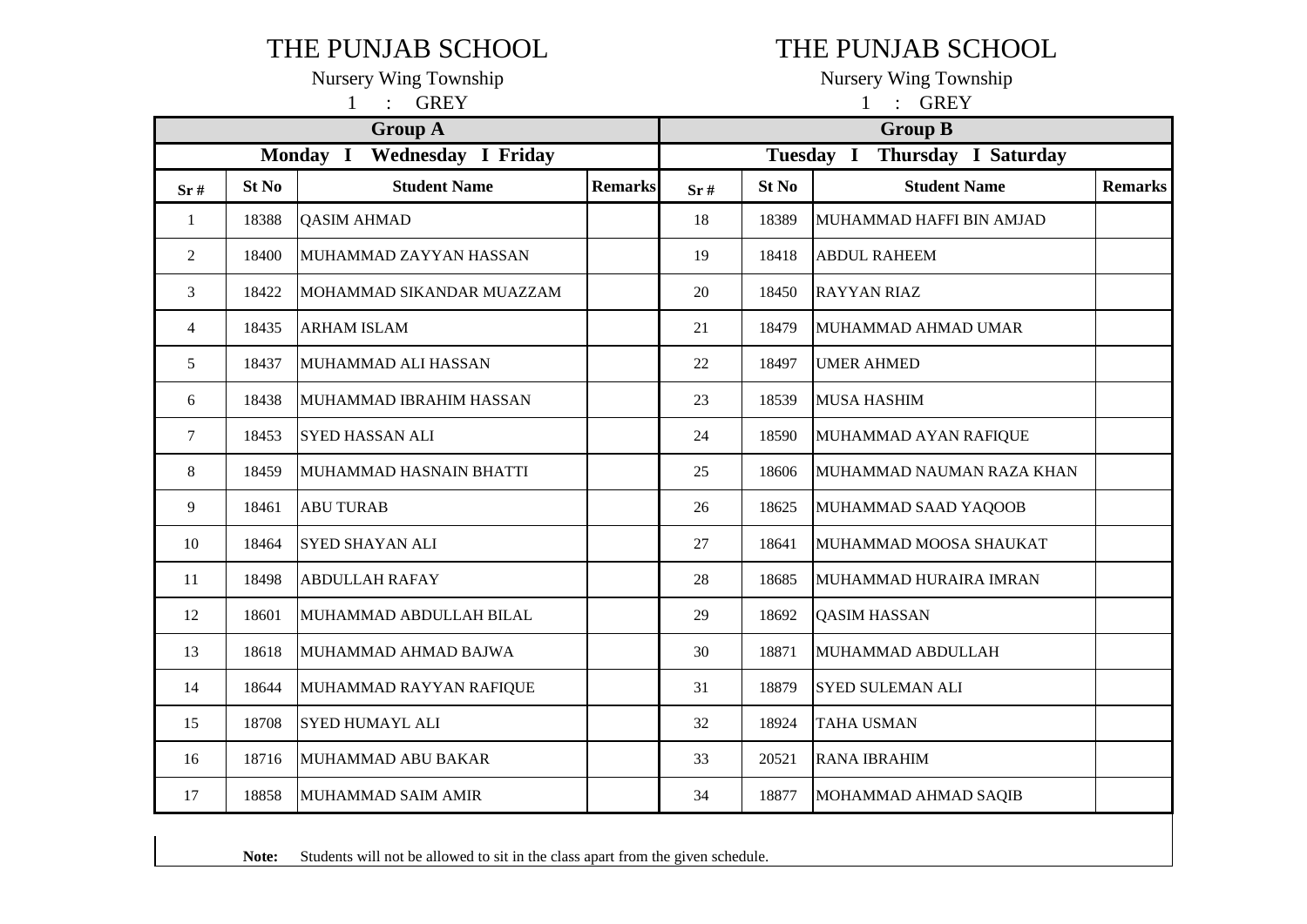### THE PUNJAB SCHOOL THE PUNJAB SCHOOL

1 : White 1 : White

| <b>Group A</b>                        |       |                              |                |     | <b>Group B</b>                   |                          |                |  |
|---------------------------------------|-------|------------------------------|----------------|-----|----------------------------------|--------------------------|----------------|--|
| <b>Wednesday I Friday</b><br>Monday I |       |                              |                |     | Thursday I Saturday<br>Tuesday I |                          |                |  |
| Sr#                                   | St No | <b>Student Name</b>          | <b>Remarks</b> | Sr# | St No                            | <b>Student Name</b>      | <b>Remarks</b> |  |
| 1                                     | 18394 | MUHAMMAD SUBHAN SHAKEEL      |                | 18  | 18387                            | MUHAMMAD ZURAIZ KALIM    |                |  |
| $\overline{2}$                        | 18404 | MUHAMMAD RAYYAN              |                | 19  | 18451                            | MUHAMMAD ARMAN BAIG      |                |  |
| 3                                     | 18416 | RANA MUHAMMAD MUSA SHAHID    |                | 20  | 18475                            | MUHAMMAD AYYAN JUNAID    |                |  |
| 4                                     | 18423 | <b>MUHAMMAD ABUBAKAR</b>     |                | 21  | 18499                            | MUHAMMAD AMAAD MADNI     |                |  |
| 5                                     | 18428 | <b>ABDUL HADI</b>            |                | 22  | 18511                            | MUHAMMAD OMER FAROOQ     |                |  |
| 6                                     | 18490 | <b>MUHAMMAD UMAR</b>         |                | 23  | 18554                            | YAHYA NISAR              |                |  |
| $\tau$                                | 18493 | MUHAMMAD AFEEF AMJAD         |                | 24  | 18614                            | MUHAMMAD IBRAHIM         |                |  |
| 8                                     | 18536 | <b>AREESH AHMED</b>          |                | 25  | 18621                            | <b>HUZAIFA HANIF</b>     |                |  |
| 9                                     | 18540 | <b>MUHAMMAD AHMED</b>        |                | 26  | 18643                            | MUHAMMAD IBRAHIM AWAIS   |                |  |
| 10                                    | 18575 | MUHAMMAD IBRAHIM             |                | 27  | 18662                            | MUHAMMAD HASSAN ALI AMIR |                |  |
| 11                                    | 18582 | RANA JUNAID UR RASOOL        |                | 28  | 18672                            | MUHAMMAD ZUHAIR          |                |  |
| 12                                    | 18624 | <b>ABDUL RAFAY</b>           |                | 29  | 18718                            | <b>ABDULLAH</b>          |                |  |
| 13                                    | 18669 | MIAN MUHAMMAD ABDULLAH AHSAN |                | 30  | 18880                            | <b>WALI ULLAH</b>        |                |  |
| 14                                    | 18706 | <b>JABIR FAWAD</b>           |                | 31  | 18886                            | MUHAMMAD ABDULLAH ARIF   |                |  |
| 15                                    | 18713 | MUHAMMAD USMAN FARRUKH       |                | 32  | 18967                            | MUHAMMAD HUSNAIN AHMED   |                |  |
| 16                                    | 18836 | MUHAMMAD QASIM BIN WAQAS     |                | 33  | 19041                            | <b>ABDUL MANNAN</b>      |                |  |
| 17                                    | 18929 | MUHAMMAD HAMZA               |                |     |                                  |                          |                |  |